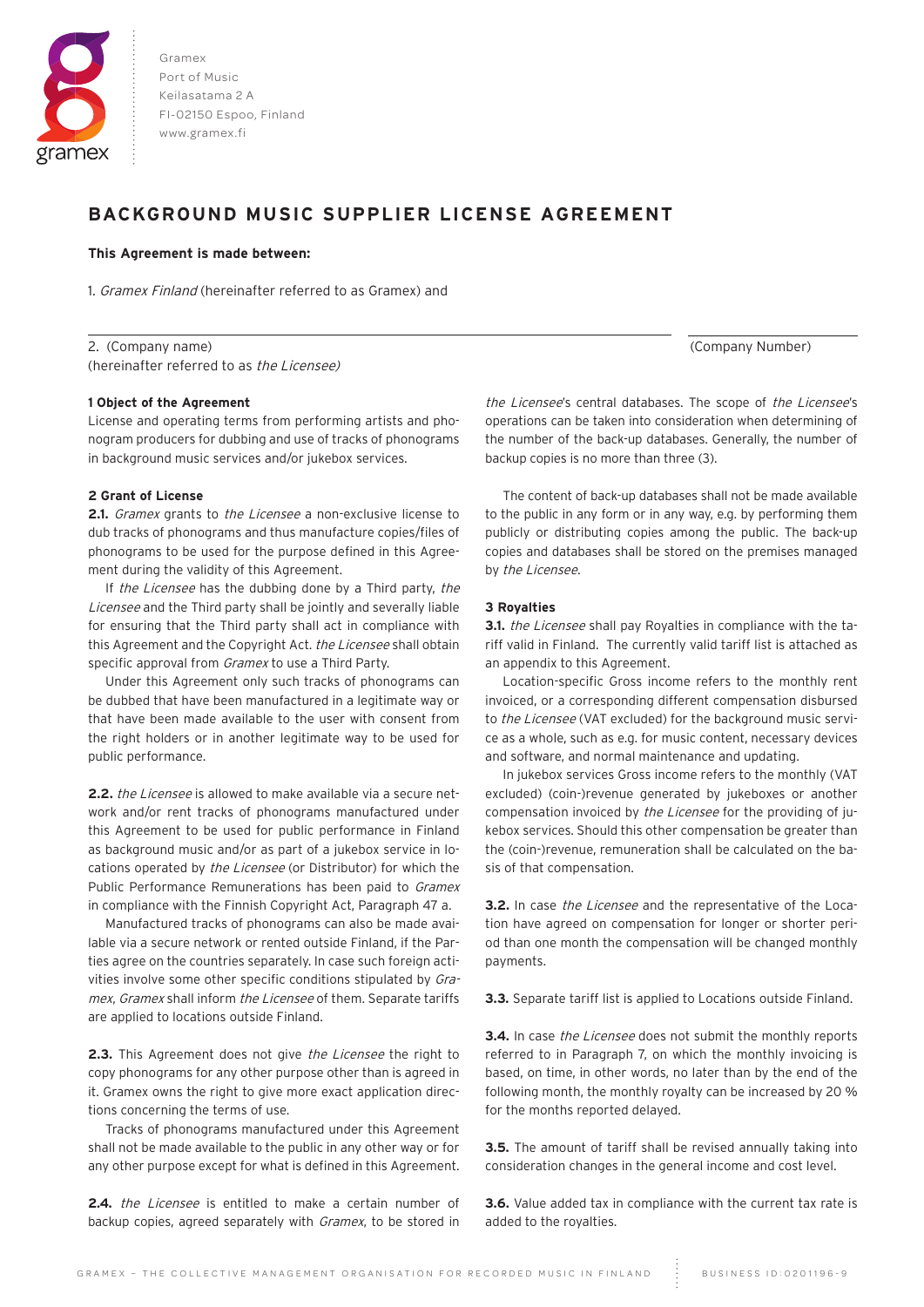# **4 Payment**

**4.1.** the Licensee shall pay the Royalties referred to in this Agreement in the following way:

**4.1.1.** Monthly payments: the Licensee shall pay royalties monthly in accordance with the invoice sent by Gramex (general terms of payment 14 days) with the royalties corresponding as closely as possible to a monthly royalty calculated according to the Agreement.

The sum of the Royalties payable monthly is at least the minimum royalty as defined in the tariffs. It is *the Licensee's* responsibility to ensure that the basis for invoicing is reported to Gramex and is up to date. If the monthly royalty payments are paid in arrears, the Licensee shall pay statutory interest.

**4.1.2.** Final Annual Royalty: At the end of every calendar year, a final audit of the rovalties is done based on *the Licensee's* auditor's verification or other verification approved by *Gramex* of the reported gross income as specified in this Agreement. Gramex sends the Licensee an invoice afterwards for the annual royalty for every calendar year as soon as the Licensee's calculation bases have been reported. The final value added tax revision is done at the same time.

The invoice falls due within 14 days of the date on the invoice. If the annual royalty payments are paid in arrears, the Licensee shall pay statutory interest.

## **5 Licensee's Responsibility**

**5.1.** *the Licensee* shall ensure that tracks of phonograms manufactured under this Agreement are not copied or made available in violation of the terms of this Agreement, and that copies of phonograms manufactured under this Agreement are not performed publicly anywhere else but on locations reported to Gramex by the Licensee. the Licensee shall protect the phonograms with efficient technical protective measures against use contrary to this Agreement and the Copyright Act.

**5.2.** What is agreed above does not restrict Gramex's right to make claims on third parties or jointly and severally both third parties and the Licensee if phonograms are copied or used in violation of this Agreement.

#### **6 Gramex Finland's Responsibility**

Up to the amount of royalties paid by the Licensee to Gramex, Gramex is responsible for any demands made by third parties on the Licensee due to copying of phonograms and making available and/or renting under this Agreement, if the demands are based on Paragraph 45 and Paragraph 46 in the Finnish Copyright Act.

#### **7 Obligation to Report**

The Licensee shall report the following information to Gramex in writing:

**7.1.** Monthly report of billing details:

- names and street addresses of locations where the Licensee's background music service has been in use and/or

- the monthly gross income defined above.

The Licensee shall submit complete monthly reports no later than by the end of the following month. Reporting is done electronically, unless exceptionally otherwise agreed with *Gramex*.

**7.2.** Biannual report of tracks that have been dubbed and made available and/or rented (usage report): The usage report shall be submitted twice a year. The usage report of music used during the time frame of January-June shall be submitted at the latest in the end of July following the usage period. The usage report of music used during the time frame of July-December shall be submitted at the latest in the end of January following the usage period.

Gramex will give more specific currently valid instructions on the compilation and submission of the biannual report to the Licensee: Instructions on reporting electronically to the background music services.

**7.3.** If necessary, *Gramex* is ready to give more detailed instructions on reporting and the contents of the reports.

# **8 Promotional Use**

This Agreement does not apply to the copying of phonograms for advertisements and commercials. The use of phonograms in advertisements, commercials and sales promotion shall always be separately agreed upon with the producers and performing artists of the phonograms.

### **9 Termination Right**

Gramex has the right to terminate this Agreement immediately if the Licensee does not pay the royalties referred to in this Agreement on time in accordance with this Agreement, or otherwise acts in violation of the terms of this Agreement (e.g. faulty or incomplete reporting or non-compliance with deadlines) or the Finnish Copyright Act.

## **10 Audit of Accounts and Operations**

The Licensee is under obligation to allow an Auditor appointed by Gramex to examine the Licensee's accounts as well as the Licensee's files and databases on supplied phonograms and their updates to such an extent that is required to verify the correctness of the royalties payable to Gramex Finland.

Gramex or a representative appointed by Gramex, e.g. a person from the Copyright Information and Anti-Piracy Centre, has the right at any time during the opening hours of the location to examine the contents of a specific hard disc or other phonogram tracks on the location as well as the contents of the Licensee's central database.

#### **11 Depositing of Security**

Gramex has the right to require the Licensee to deposit a monetary or a bank guarantee within a month's time to cover the expected average 12-month royalties payable by the Licensee. the Licensee allows the security to be used to pay Royalties as referred to in this Agreement.

### **12 Disputes**

Disputes concerning this Agreement will primarily be sought to be settled through negotiations. If a settlement cannot be reached, conflicts concerning this Agreement shall be settled by the Helsinki District Court. This Agreement shall be construed and interpreted in accordance with the laws of Finland.

## **13 Period of Validity**

13.1. This Agreement is valid starting from the date signed by Gramex until the end of the calendar year, after which the Agreement is valid a calendar year at a time, unless either of the